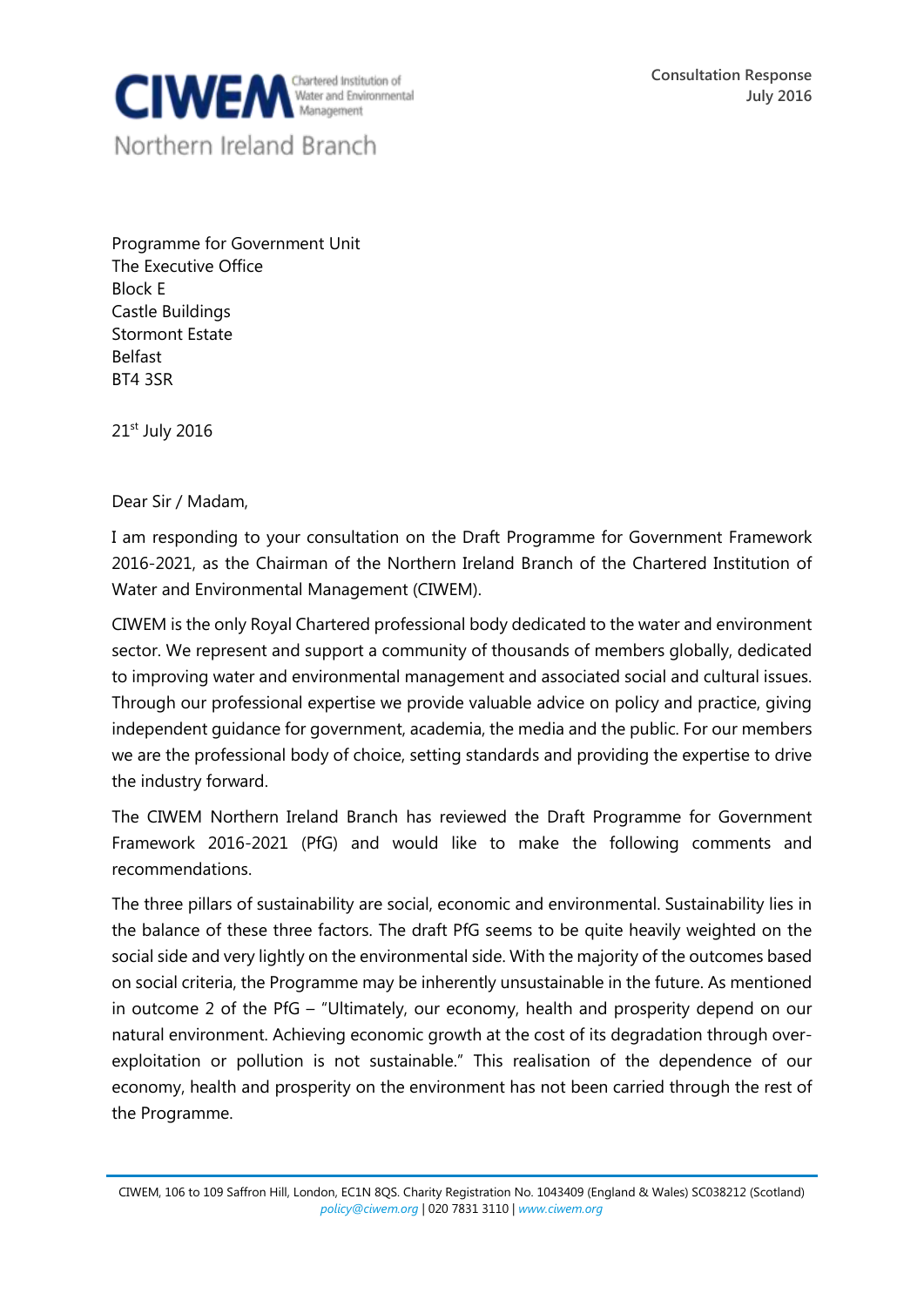## **Outcome 2: We live and work sustainably – protecting the environment**

We would recommend that this outcome be modified by inserting the words 'and enhancing' as follows: 'We live and work sustainably – protecting and enhancing the environment', as the Executive has a duty to Protect *and Enhance* the Environment. The explanatory text within the PfG should reference the importance of enhancing the environment and in particular the water environment, which is so fundamental to many aspects of health.

We would recommend that the Executive contribute to valuing the place we live in by developing our eco-tourism to help our natural environment generate income and make a greater contribution to the economy. We have some beautiful and unique environments within Northern Ireland that need protected and enhanced to further their potential for tourism and recreation.

The aims of outcome 2 do not seem to be completely matched by the indicators. The outcome mentions food production, renewable energy, water purification, flood mitigation and protecting our natural resources (air, land, water, soil, biodiversity and geological resources).

The increasing environmental sustainability indicator is unfortunately only linked in with greenhouse gas emissions. We would recommend that this indicator is expanded to include all aspects of the environment.

The increasing household waste recycling indicator is limiting to future waste management practice. We would recommend that this indicator is expanded to include for circular economy and cradle to cradle thinking, along with the sequence of the waste hierarchy.

The improve air quality indicator is unfortunately too specific by itself. This indicator should be expanded to include for all aspects of the environment. Water quality and land (soil) quality are not covered by this.

We would recommend the following additional and amended indicators for the environment:

## **Biodiversity**

No loss or deterioration of, and where possible enhancement to, international, national and local environmental designated sites within Northern Ireland, e.g. UNESCO World Heritage Sites, Special Areas of Conservation, Special Protection Areas, Areas of Special Scientific Interest, Areas of Outstanding Natural Beauty, Sites of Local Nature Conservation Interest. *The status and condition of these sites are monitored and reported on regularly.*

## **Waste**

Adhere to the waste hierarchy, aiming first to prevent the generation of waste, then to prepare materials for re-use, then recycling, then recovery, and where no other option is available disposal. *The tonnages and percentages of materials is monitored and reported on regularly.*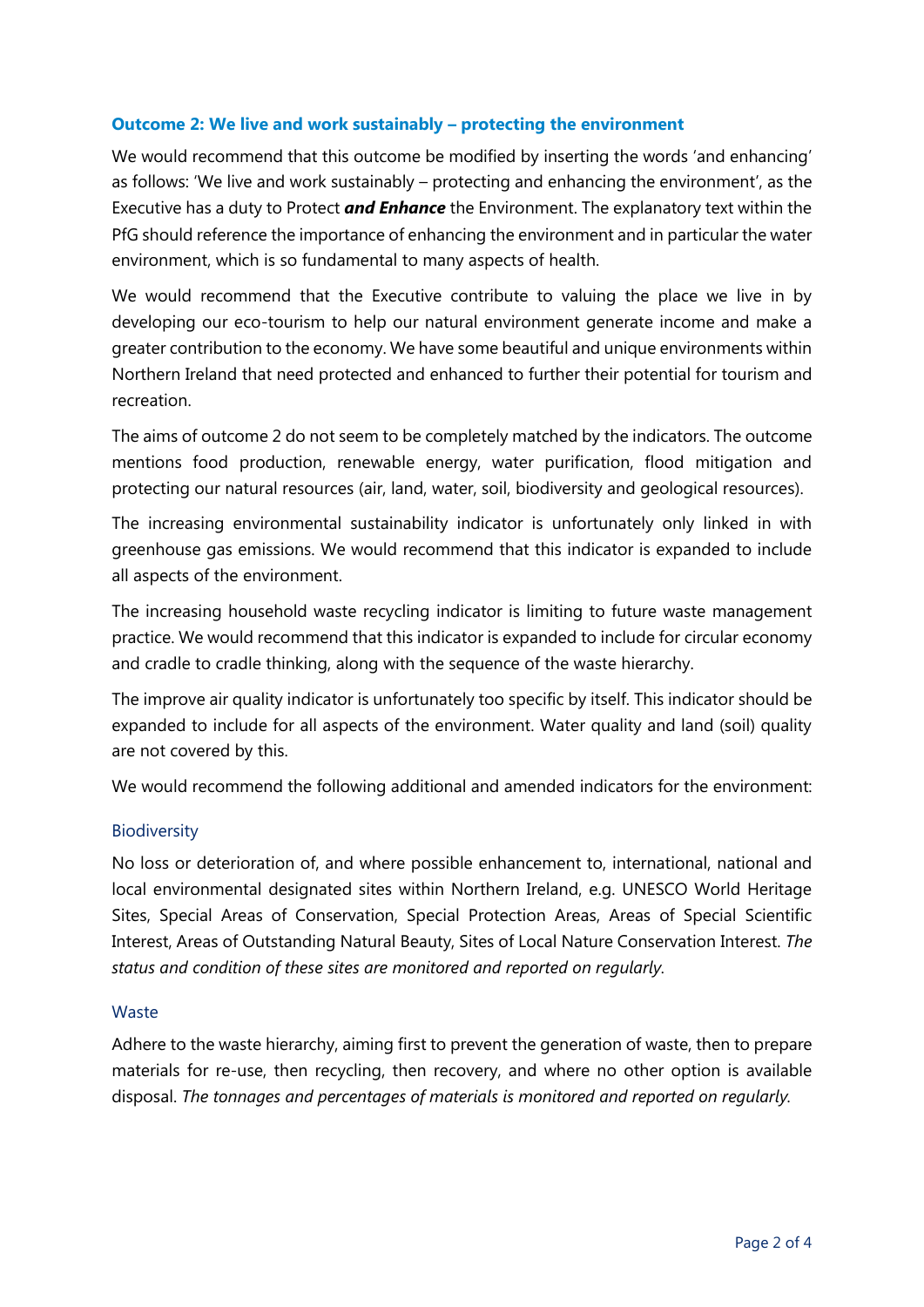## Environmental Protection

Improve the quality of our air, water and land, adhering to all international and national environmental protection legislation. *Monitoring of our water status via the Water Framework Directive, air quality through all parameters of the Air Quality Strategy and land quality through the Waste and Contaminated Land Order and Environmental Liability Regulations.*

## **Outcome 11: We have high quality public services**

We would recommend that this outcome be modified by inserting the words 'and resilient' as follows: 'We have high quality and resilient public services '. The explanatory text within the PfG should reference the importance of the role of the Executive to ensure that public services are planned so that they can continue to be provided during the physical, social and economic shocks that are a growing part of the  $21<sup>st</sup>$  century. By embedding planning to deal with these shocks into our approach Northern Ireland will be more able to respond to future adverse events, and deliver public services in both good times and bad, to all parts of the community. This adaptability to change is essential to the future success of Northern Ireland.

We would recommend creating a new indicator relating to the percentage of Government organisations that have a resilience strategy and action plan.

# **Outcome 12: We have created a place where people want to live and work, to visit and invest**

We would recommend that this outcome include reference to the importance of the environment in creating a place where people want to live and work, to visit and invest. Many tourists come to Northern Ireland and the island of Ireland due to the environment.

We believe that the explanatory text within the PfG should reference the importance of the role of the Executive in relation to reducing the risk of flooding and would recommend a new indicator relating to flooding, such as the number of residential and non-residential properties at risk of coastal, fluvial and pluvial flooding.

## **Outcome 13: We connect people and opportunities through our infrastructure**

We would recommend that the explanatory text within the PfG should reference the importance of the role of the Executive in relation to providing increased water and wastewater capacity to allow for new connections. A new indicator should be provided relating to wastewater capacity, such as the area of Northern Ireland served by wastewater treatment works, which have limited or zero capacity to allow new connections.

## **Outcome 14: We give our children and young people the best start in life**

A clean, healthy and biodiverse natural environment in Northern Ireland should be regarded as fundamental to giving our children the best start in life. We would recommend that environmental indicators are included with this outcome.